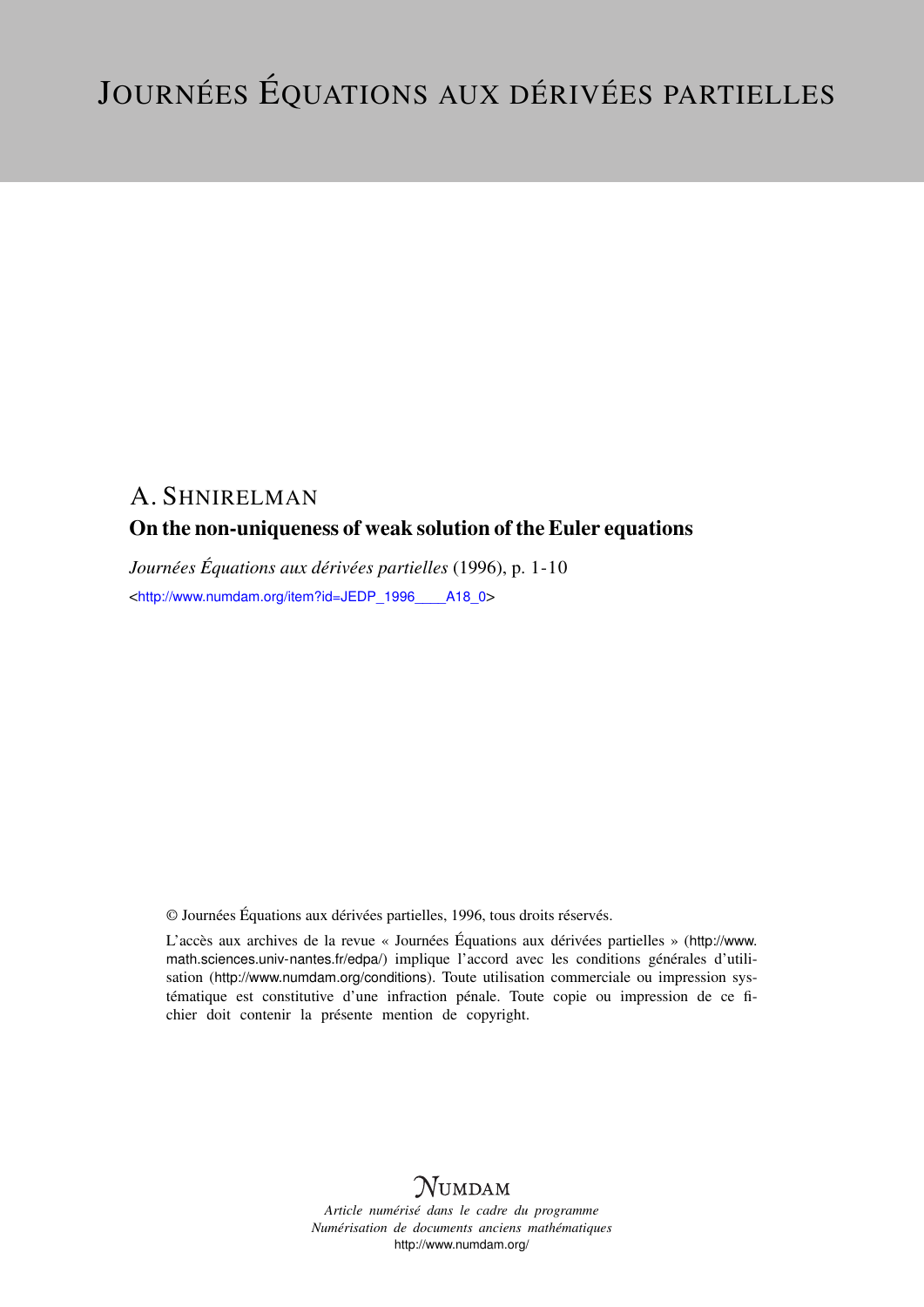## **ON THE** NON-UNIQUENESS **OF WEAK SOLUTION OF THE EULER EQUATIONS**

A. Shnirelman

School of Mathematical Sciences Sackler Faculty of Exact Sciences Tel Aviv University Ramat Aviv 69978, Israel

#### **1. Introduction**

Consider the incompressible Euler equations

$$
\begin{cases} \frac{\partial u}{\partial t} + (u, \nabla)u + \nabla p = 0, \\ \nabla u = 0. \end{cases}
$$
 (1.1)

Here  $u = u(x,t)$  is a velocity field of an ideal incompressible fluid,  $p(x,t)$  is the pressure,  $x \in \mathbb{R}^n$ ,  $t \in \mathbb{R}$ . In order to define the weak solution of equations (1.1), let us multiply both sides of the first equation (1.1) by a vector field  $v(x,t) \in C_0^{\infty}(\mathbb{R}^{u+1}, \mathbb{R}^n)$ , such that  $\nabla \cdot v = 0$ and both sides of the second equation (1.1) by the field  $\nabla \varphi$ , where  $\varphi(x,t) \in C_0^{\infty}(\mathbb{R}^{n+1},\mathbb{R})$ . After integration by parts, we get the following relations:

$$
\begin{cases}\n\iint -\left[\left(u, \frac{\partial v}{\partial t}\right) + (u \otimes u, \nabla v)\right] dx dt = 0, \\
\iint -(u, \nabla \varphi) dx dt = 0.\n\end{cases}
$$
\n(1.2)

These relations should be true for arbitrary test-functions  $\varphi(x,t)$ ,  $v(x,t)$ . The left hand sides of relations (1.2) make sense for arbitrary vector-function  $u(x,t) \in L^2_{loc}$ . This justifies the following

**Definition 1.1.** *Vector-function*  $u(x,t)$  *is called a weak solution of the Euler equations if*  $u(x,t)$  satisfies the integral relations (1.2) for arbitrary test-functions  $\varphi(x,t)$ ,  $v(x,t)$ .

The nature of weak solutions of the Euler equations has been quite unclear, and only a few sparse results about them are known. Thus, it has been proved by P. Constantin,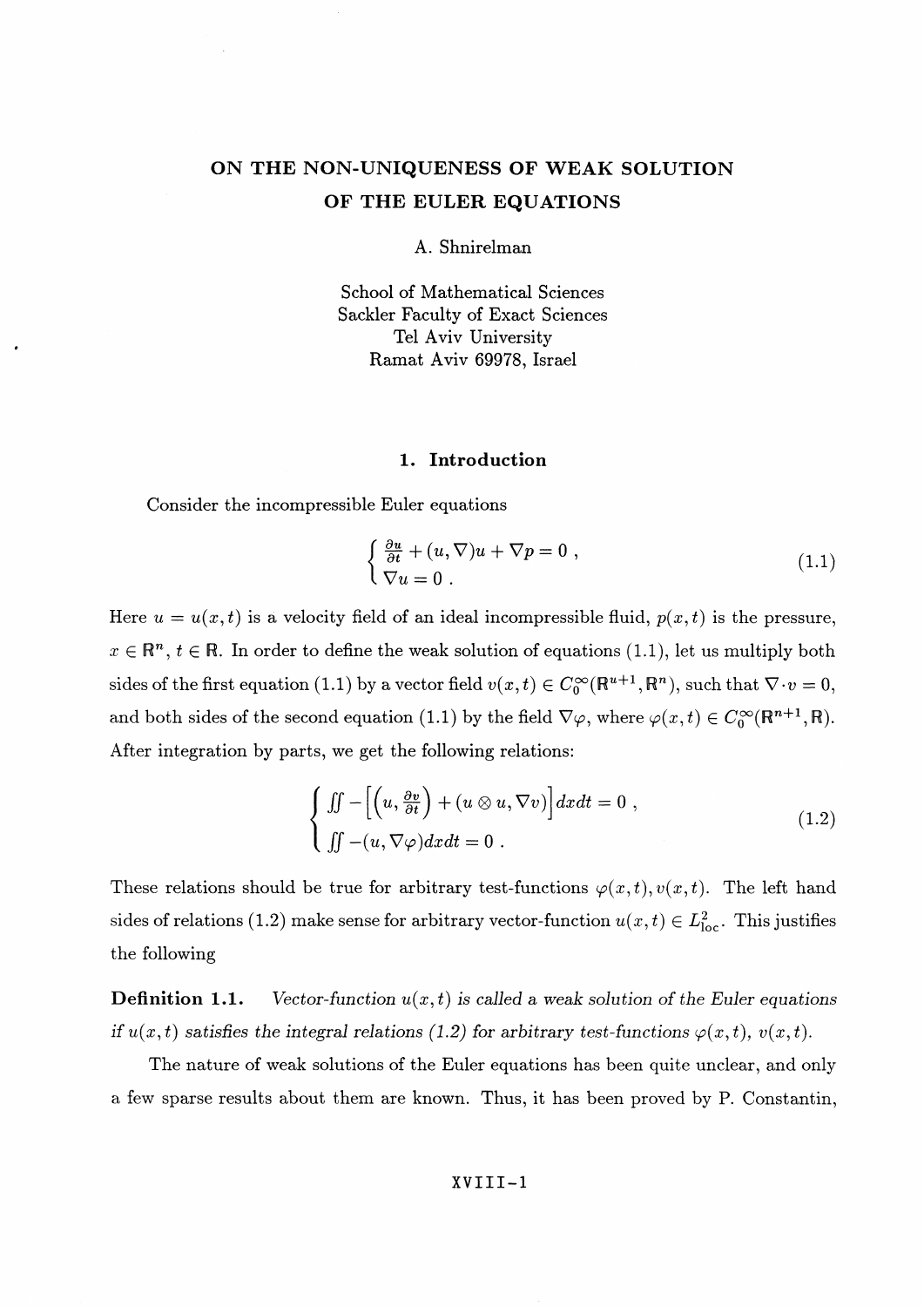W. E and E. Titi [GET] and by G. Eyink [E], that if the weak solution belongs to the Hölder class  $C^{\alpha}$ , and  $\alpha > \frac{1}{3}$ , then the kinetic energy  $W = \frac{1}{2} \int |u(x,t)|^2 dx$  is constant in time, which was the old hypothesis of L. Onsager [0]. Note that the Holder-class solutions are not classical at all.

Another result is the existence of weak solutions in the 2-dimensional case, satisfying the initial condition  $u(x,0) = u_0(x)$ , where the vorticity  $\nabla \times u_0(x)$  is a positive measure  $(J.-M.$  Delort  $[D])$ .

The following quite striking result has been obtained by V. Scheffer [S]. He has proved that there exists a weak solution  $u(x,t) \in L^2(\mathbb{R}^2 \times \mathbb{R})$ , such that  $u(x,t) \equiv 0$  for  $|x|^2 + |t|^2 > 1$ . Thereby this solution is identically zero for  $t < -1$ ; then "something happens", and the solution becomes non-zero; but for all  $t > 1$  the solution disappears again!

The original proof of this outstanding result is long and complicated. Our aim is to present a simpler and more transparent construction, so that the nature of these strange solutions is more clear. Instead of the flows on the plane  $\mathbb{R}^2$ , we consider the flows on the 2-dimensional torus  $\mathbb{T}^2$ , and construct a weak solution  $u(x,t) \in L^2(\mathbb{T}^2, \mathbb{R}^2)$ , having compact support *in time.* This means, in particular, that the weak solution with given (zero) initial velocity is not unique, and that the kinetic energy is not constant in time. In fact, our solution, as well as the one constructed by V. Sheffer, is a discontinuous, unbounded  $L^2$ -function.

Our construction is quite different from the original one of V. Scheffer. It is rooted in the physical idea of the inverse energy cascade in the 2-dimensional turbulence [K].

If the fluid is being pushed by an external force with small space scale (i.e. the force  $f(x,t)$ , whose Fourier-transform  $\tilde{f}(\xi,t)$ , is concentrated in the domain of large  $|\xi|$ ), then the energy is transported, via the non-linearity of the Euler equations, to different frequencies. But in 2-dimensional case the energy transport to the higher frequencies is forbidden by the vorticity conservation; the only possible direction of the energy flow is to the lower frequencies.

In particular, if the space scale of the force is infinitely-small, the simple dimension considerations show that it takes a finite time for the energy to reach the low-frequency range. We are constructing just the example of this inverse-cascade situation. The difficulty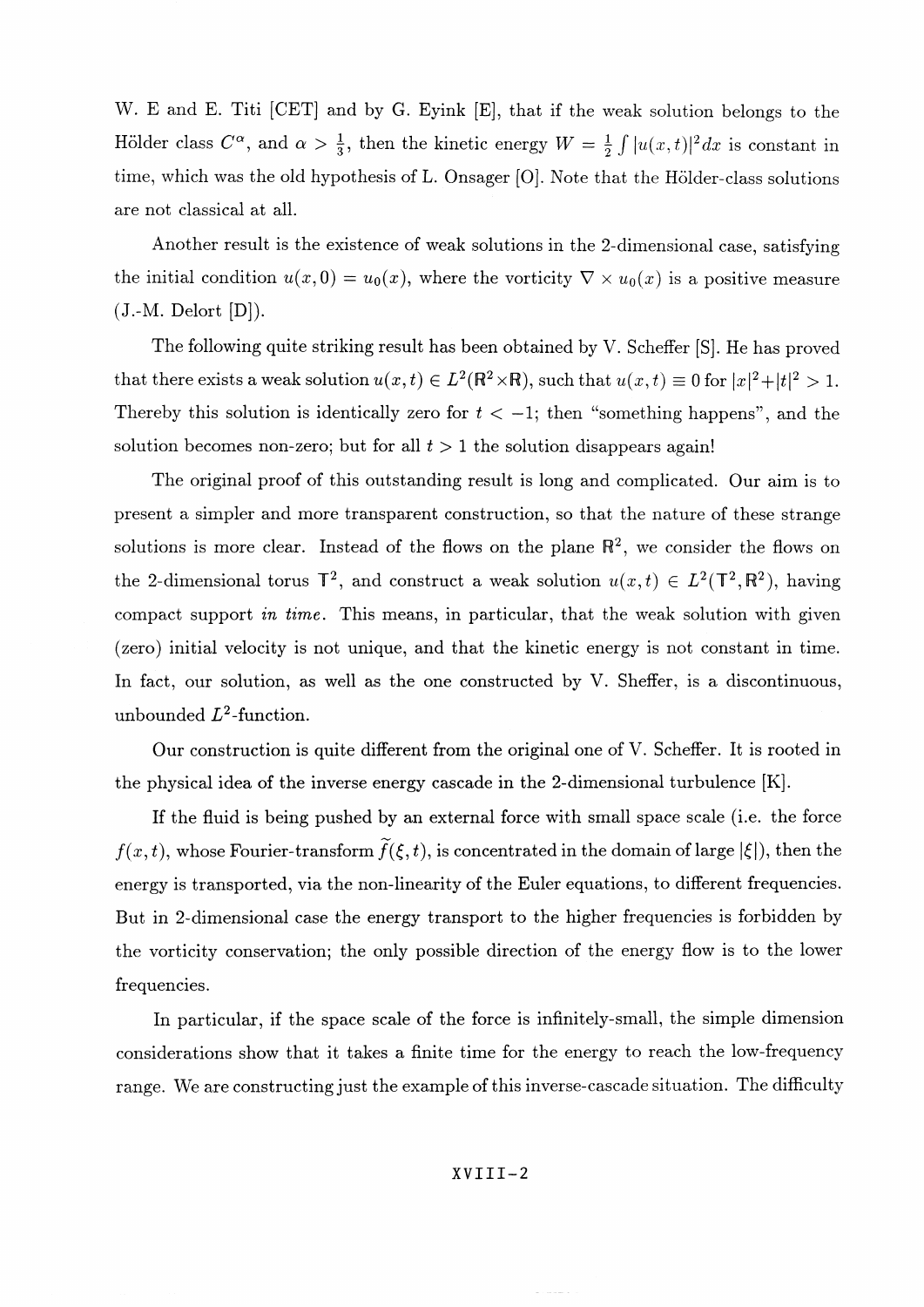is that by no means can we solve the Euler equations in any nontrivial case. Therefore, we have to construct a very complicated hierarchical, finely tuned system of forces, imitating the inverse cascade. The forces are organized in such a manner, that at every step we have to solve a simple, linearized problem.

This is still very far from the physical postulate that the energy is transferred from the infinitely-high to the low frequencies for the generic forces.

"The force with infinite frequency" is still a non-defined mathematically object; it is zero from the usual viewpoint of distributions, but possibly makes sense as a Young measure, or some similar object.

In fact, we construct a sequence of solutions of non-homogeneous Euler equations with the right hand sides getting more and more oscillating, and prove that the limit is a weak solution of the homogeneous Euler equations. Thus, the weak solution, constructed in our work, as well as that of V. Sheffer is not in fact a solution; very strong external forces are present, but they are infinitely-fast oscillating in space, and therefore are undistinguishable from zero in the sense of distributions. The smooth test-functions are not "sensitive" enough to "feel" these forces. This is the fault of the sensors, not of the forces.

These examples show, that the usual definition of weak solution, given above, is not satisfactory. Though every possible candidate to be called weak solution should satisfy relations (1.2), for they express the local balance of mass and momentum (in fact, when deriving the Euler equations in the fluid mechanics, we start from the relations (1.2), or equivalent, and then, assuming sufficient regularity of the field  $u(x,t)$ , pass to the differential form of the Euler equations), we need some additional conditions. The "true" notion of weak solution remains still undefined.

## **2. The Idea of Construction**

1. An incompressible vector field  $u(x,t) \in L^2$  is called a weak solution of the nonhomogeneous Euler equations with the external force  $f(x,t) \in \mathcal{D}'$ , if for every test-field  $v(x,t) \in C_0^{\infty}, \, \nabla \cdot v \equiv 0,$ 

$$
\iint - \left[ \left( u, \frac{\partial v}{\partial a} \right) + \left( u \otimes u, \nabla v \right) \right] dx dt = \iint (f, v) dx dt \tag{2.1}
$$

Our construction is based on the following simple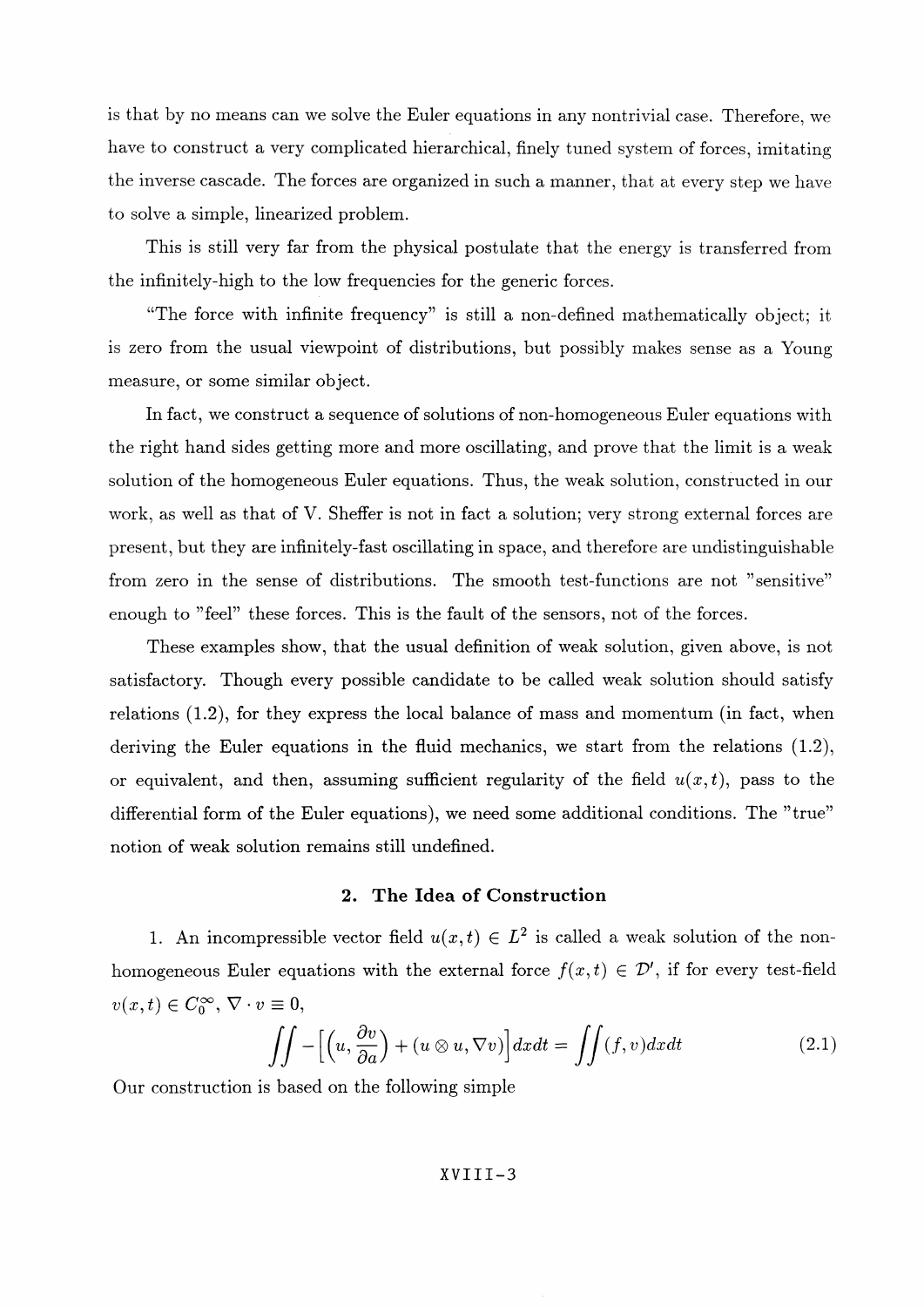**Lemma 2.1.** Let  $u_i(x,t)$  be a weak solution of nonhomogeneous Euler equations with *external forces*  $f_i(x,t)$ *, i* = 1,2,.... *Suppose that*  $u_i \rightarrow u$  *strongly in L<sup>2</sup>, while*  $f_i \rightarrow 0$ *weakly in D'*, as  $i \to \infty$ . Then  $u(x,t)$  is a weak solution of the Euler equations (2.1).

**Proof** is clear from the definitions.

2. In our construction, we shall use the forces  $f_i(x,t)$ , having the special form

$$
f_i(x,t) = \sum_{j=1}^{J_i} f_{ij}(x) \cdot \delta(t - t_{ij}), \qquad (2.2)
$$

where  $f_{ij}(x) \in C^{\infty}$ . The weak solution  $u_i(x,t)$  of the non-homogeneous equations (2.1) with such external force is a smooth solution of the homogeneous Euler equations  $(1.1)$  on every time interval  $t_{i,j} < t < t_{i,j+1}$ , satisfying condition  $u_i(x,t) = 0$  for  $t < t_{i,1}$ , and the following jump condition:

$$
u_i(x, t_{ij} + 0) - u_i(x, t_i, -0) = f_{ij}(x) .
$$
 (2.3)

Our construction starts from arbitrary smooth solution  $u_0(x,t)$  of the Euler equations  $(-\infty < t < \infty)$ . Let us define the first term of our sequence as

$$
u_1(x,t) = \begin{cases} u_0(x,t), & |t| < 1; \\ 0, & |t| > 1. \end{cases}
$$
 (2.4)

This is a weak solution of the Euler equations with the force

$$
f_1(x,t) = u_0(x,-1)\delta(t+1) - u_0(x,1)\delta(t-1) ,
$$
\n(2.5)

and

$$
t_{1,1} = -1 \;, \quad t_{1,2} = 1 \; . \tag{2.6}
$$

3. Now we are going to describe the inductive rule for passage from  $u_i$  to  $u_{i+1}$ . Suppose that at the moment  $t_0$  the solution  $u(x,t)$  has a jump. It is smooth and satisfies the Euler equations for  $t < t_0$  and  $t > t_0$ , but  $u(x, t_0 + 0) - u(x, t_0 - 0) = f(x)$  (we omit the indices  $i, j$ ). Thus,  $u(x,t)$  is a weak solution with the force  $f(x) \cdot \delta(t - t_0)$ .

We shall replace this force by a sum of finite number of  $\delta$ -like pulses

$$
g(x,t) = \sum_{i=0}^{I} g_i(x) \cdot \delta(t - t_i) , \qquad (2.7)
$$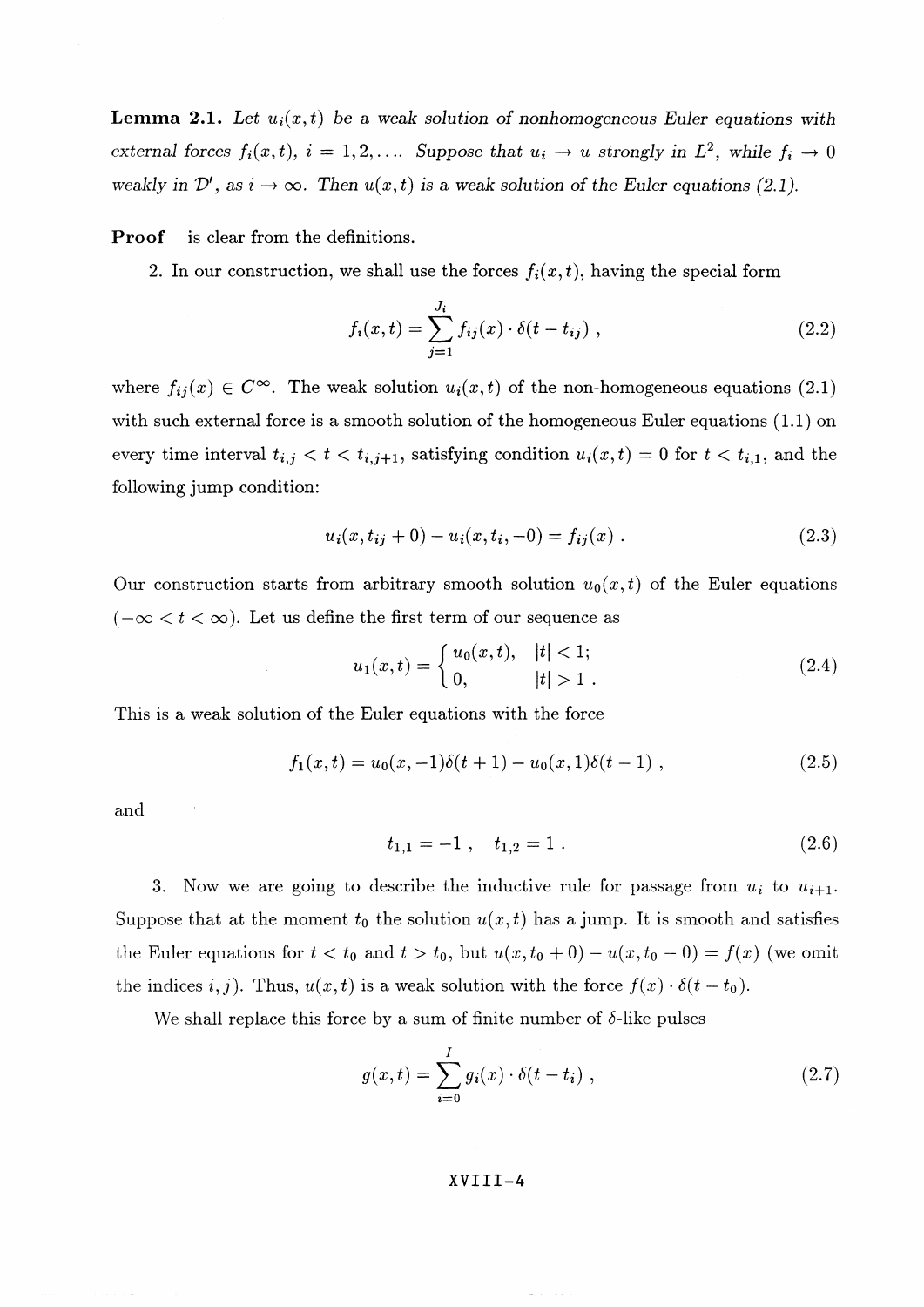so that the weak solution  $v(x,t)$  of (2.1) with the force  $g(x,t)$  satisfies the conditions

$$
v(x, t_0 - 0) = u(x, t_0 - 0); v(x, t_0 + T + 0) = u(x, t_0 + 0) ,
$$
\n(2.8)

where  $T = t_I - t_0$ . Thus, we shift the solution  $u(x,t)$  for  $t > t_0$  by T, and inserted something in the interval  $(t_0, t_0 + T)$ .

The most important property of the pulses  $g_i(x)$  is that each of them is either *small* (in the sup-norm), or is an oscillating vector field with a high frequency. In both cases  $g_i(x)$  are "weakly close to zero". The nonlinearity of the Euler equations should transform these high-frequency pulses into a smooth field  $u(x,t)$ .

Let us apply this operation to the function  $u_i(x,t)$  at every moment  $t_{i,j}$  of discontinuity. If  $T_{i,j}$  is the time delay at the *j*-th moment, then

$$
u_i(x,t) = u_{i+1}\left(x, t + \sum_{t_{ij} < t} T_{ij}\right). \tag{2.9}
$$

4. At every step of our construction, we take the new much shorter time delays  $T_{i+1,j}$ and much higher frequencies of the oscillating forces  $f_{i+1,j}$ .

The function  $u(x,t) = \lim_{t\to\infty} u_i(x,t)$  is a smooth solution of the Euler equations  $(1.1)$  on the complement to some perfect set  $\mathfrak{M}$  on the t-axis, and zero outside some finite time interval. The external force is concentrated on  $\mathfrak{M}$ , but it has zero space scale, and therefore is undistinguishable from zero as a distribution. (The rigorous sense of the last sentence is that the sequence  $\{u_i(x,t)\}\$  satisfies conditions of Lemma 2.1).

Now we shall describe the construction of the forces  $f_{ij}(x)$  and the velocity fields  $u_i(x,t)$ .

#### **3. Asymptotic Solution for Modulated Kolmogorov Flow**

The main building block of our construction is a special type of flow, called modulated Kolmogorov flow.

mogorov flow.<br>Every velocity field  $v(x)$  on  $\mathsf{T}^2$ , such that  $\nabla \cdot v = 0$ , and  $\int_{\mathsf{T}^2} v(x) dx = 0$ , can be defined using the stream function  $\psi(x)$ :

$$
v(x) = J \nabla \psi(x) , \qquad (3.1)
$$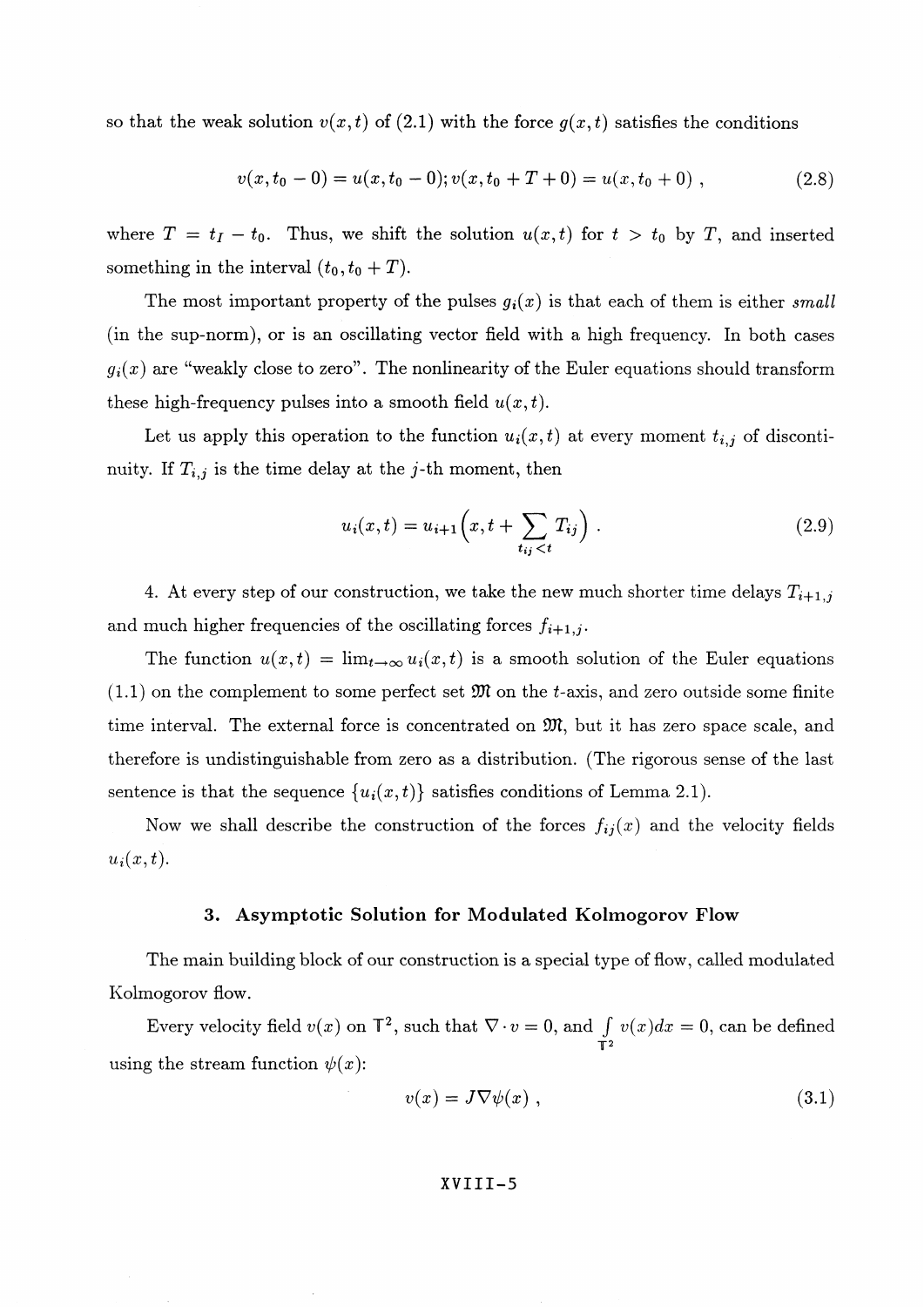where  $J = \begin{pmatrix} 0 & -1 \\ 1 & 0 \end{pmatrix}$  is an operator of rotation by  $\frac{\pi}{2}$ .

The *Kolmogorov flow* is a flow, defined by the stream function

$$
\psi(x) = k^{-1}b(x)\sin k(a, x) \tag{3.2}
$$

where  $a \in \mathbb{Z}^2$ ,  $k \in \mathbb{Z}$ ,  $b(x)$  is a given smooth function, independent of k. We are interested in the asymptotic behaviour of the flow with such initial condition for large  $k$ ; in fact, we are going to construct the asymptotic solution of the Euler equations with the initial velocity (3.1), (3.2), if  $k \to \infty$ . The Kolmogorov flow is known to be desperately unstable, so our asymptotics should be valid on the small time intervals (depending on *k).* The asymptotic solution we are constructing has the form

$$
v(x,t) = v_0(x) + (t - t_0)v_1(x) + \dots \quad , \tag{3.3}
$$

where every term  $v_j$  may be found explicitly from the Euler equations. Let

$$
v^{N}(x,t) = v_{0}(x) + (t - t_{0})v_{1}(x) + \ldots + (t - t_{0})^{N}v_{n}(x).
$$
\n(3.4)

Let us write the Euler equations (1.1) in the explicit form

$$
\frac{\partial v}{\partial t} = A(v, v) \tag{3.5}
$$

where

$$
A(v, w) = -P(v, \nabla)w \t{,}
$$
\t(3.6)

and P is an orthogonal projector in  $L^2(\mathbb{T}^2, \mathbb{R}^2)$  onto the subspace of divergence free vector fields. Then  $v^N$  satisfies the non-homogeneous Euler equation

$$
\frac{\partial v^N}{\partial t} - A(v^N, v^N) = R_N . \qquad (3.7)
$$

**Theorem 3.1.** Suppose that the functions  $b(x), w(x)$  are trigonometric polinomials, in*dependent of k. Then there exist constants*  $C_1, \ldots, C_N$ , independent of k, such that

$$
(i) \qquad |\tilde{v}_p(\xi)| \le C_p k^{\left[\frac{p}{2}\right] + (j+1)\alpha} ;\tag{3.8}
$$

(ii) 
$$
|\widetilde{R}_N(\xi)| \leq C_N k^{\left[\frac{N+1}{2}\right] + (N+1)\alpha}.
$$
 (3.9)

Thus, the series (**3.3**) is asymptotic in the domain  $|t - t_0| \leq k^{2\alpha}$ ; this means, that for every  $s, M$  there exist *N* and  $C_{s,M}$ , such that

$$
||R_N||_s \le C_{s,M} k^{-M} \tag{3.10}
$$

for all *t* in the interval  $|t - t^0| < k^{-2\alpha}$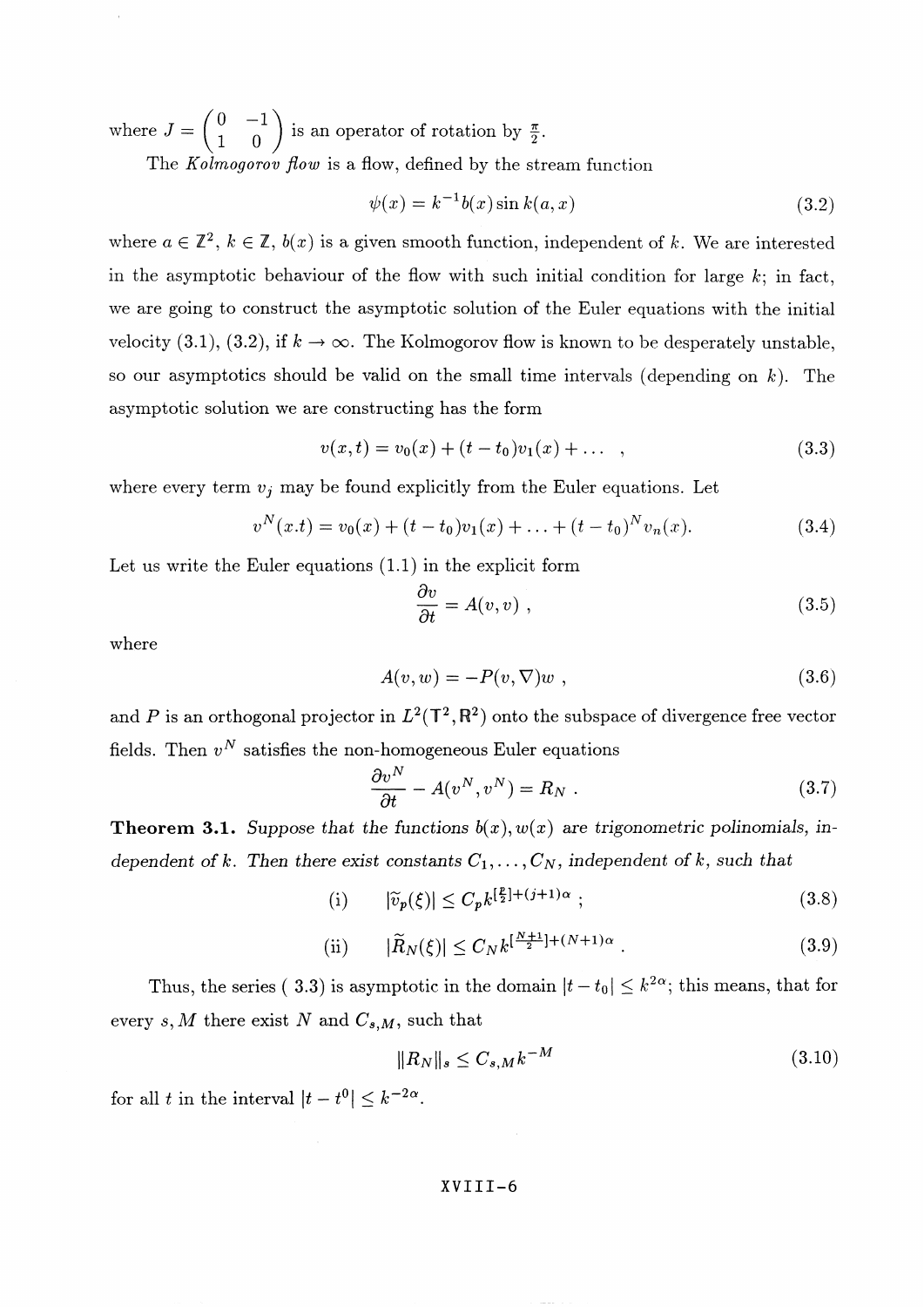#### **4. The First-order Term of the Asymptotic Solution**

1. Let us find the explicit expression for the low-frequency part of the term  $v_1(x)$  in the asymptotic solution (3.30). This term is the most important for our construction.

Suppose that

$$
v_0(x) = k^{\alpha} v(x) + w(x) , \qquad (4.1)
$$

where

$$
v(x) = J \nabla \psi(x) \tag{4.2}
$$

$$
\psi(x) = k^{-1}b(x)\sin k(a, x) .
$$
\n(4.3)

Then the straightforward computation shows that

$$
v_1(x) = G(x) + H(x) \tag{4.4}
$$

$$
G(x) = \sum_{0 \le j,l \le 2} PG_{j,l}(x) k^{j\alpha - l} ; \qquad (4.5)
$$

$$
H(x) = \sum_{0 \le j,l \le 2} \sum_{1 \le m \le 2} P\left[H'_{j,l,m}(x) \sin mk(a,x)k^{j\alpha-l} + H''_{j,l,m}(x) \cos mk(a,x)k^{j\alpha-l}\right].
$$
\n(4.6)

Here  $G_{j,l}, H'_{j,l,m}, H''_{j,l,m}$  are smooth functions, independent of k; they are obtained from the functions  $b(x), w(x)$  by some quadratic differential operators of order not more than 2.

The most interesting and important for our purposes is the term  $PG_{2,0}(x)$ , the main non-oscillating part of  $v_1(x)$ . After simple calculations we find that

$$
PG_{2,0} = \frac{1}{2}P[(XB)X],\tag{4.7}
$$

where  $B(x) = b^2(x)$ ;  $X = Ja$  is a constant vector field with components  $(a_2, -a_1)$ ; we identify the field X with the differential operator  $a_2 \frac{\partial}{\partial x_1} - a_1 \frac{\partial}{\partial x_2}$ ; P is the orthogonal projector in  $L^2(\mathbb{T}^2, \mathbb{R}^2)$  onto the subspace of divergence free vector fields.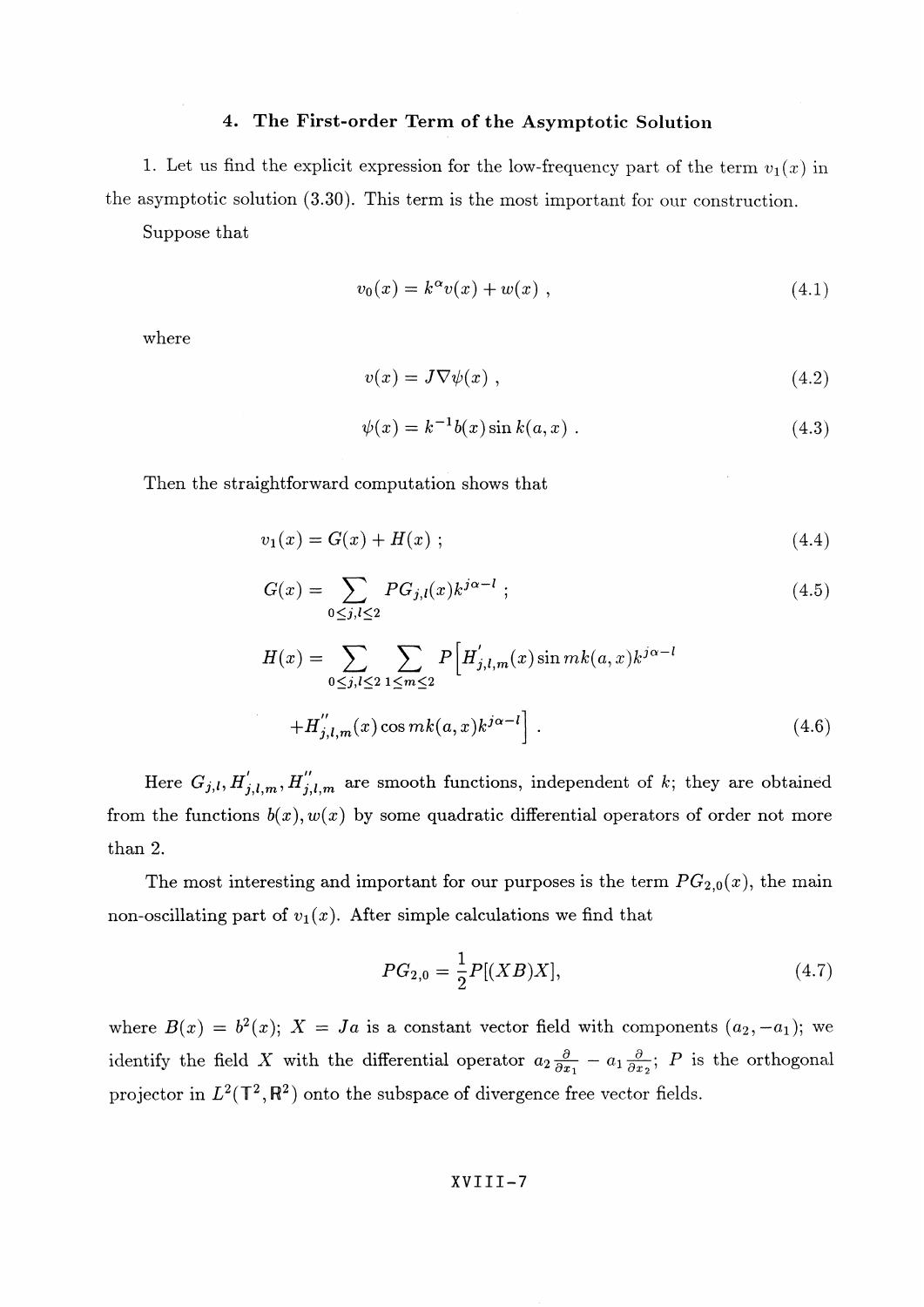2. Let us consider the inverse problem: for a given field  $V(x)$ , such that  $\nabla \cdot V = 0$ , *f Vdx =* 0, find an amplitude *b(x)* and the wave vector *a* of the Kolmogorov flow, such that

$$
\frac{1}{2}P[(X \cdot B)X] = V \tag{4.8}
$$

where  $B(x) = b^2(x)$ , and  $X = Ja$ . In general, this is impossible, but the following is true. **Theorem 4.1.** There exist two vectors  $X_1, X_2$ *, such that for every smooth vector field*  $V(x)$ , satisfying  $\nabla \cdot V = 0$ ,  $\int V dx = 0$ , there exist smooth positive functions  $B_1(x)$ ,  $B_2(x)$ , *such that*

$$
V = \sum_{j=1}^{2} \frac{1}{2} P[(X_j B_j) X_j]; \qquad (4.9)
$$

Moreover, there exist two pseudo-differential operators  $\Phi_1, \Phi_2$  of order (-1) with *symbols depending only on*  $\xi$ , such that

$$
B_j = \Phi_j V_{\xi} + B_i^0 \tag{4.15}
$$

Now we have all the tools ready for the construction.

#### **5. The Construction**

Suppose that  $u(x,t)$  is a weak solution of the Euler equations with the right-handside  $\delta(t - t_0) f(x)$ ;  $u(x, t)$  is smooth for  $t \neq t_0$ , and if  $u_{\pm}(x) = u(x, t_0 \pm 0)$ , then  $u_{+}(x)$  $u_{-}(x) = f(x)$ . We are going to construct a sequence of pulses, imposed at the time interval  $t_0 \leq t \leq t_0 + T$  in such a manner that it produces the same flow (with the time delay T) and consists of the pulses, such that part of them are small in the sup-norm, and others are oscillating with high frequency.

This sequence contains 4 "strong" pulses, having the amplitudes  $f_1(x)$ ,  $f'_1(x)$ ,  $f'_2(x)$ ,  $f'_2(x)$ , where

$$
f_j(x) = J \nabla \psi_j ; \qquad (5.1)
$$

$$
\psi_j(x) = k^{-1+\alpha} b_j(x) \sin k(a_j, x) ; \qquad (5.2)
$$

$$
b_j(x) = (B_j(x) + 2 \sup_{x \in \mathbb{T}^2} |B_j(x)|)^{\frac{1}{2}} ; \tag{5.3}
$$

$$
B_j(x) = (\Phi_j f)(x) \quad (j = 1, 2)
$$
\n(5.4)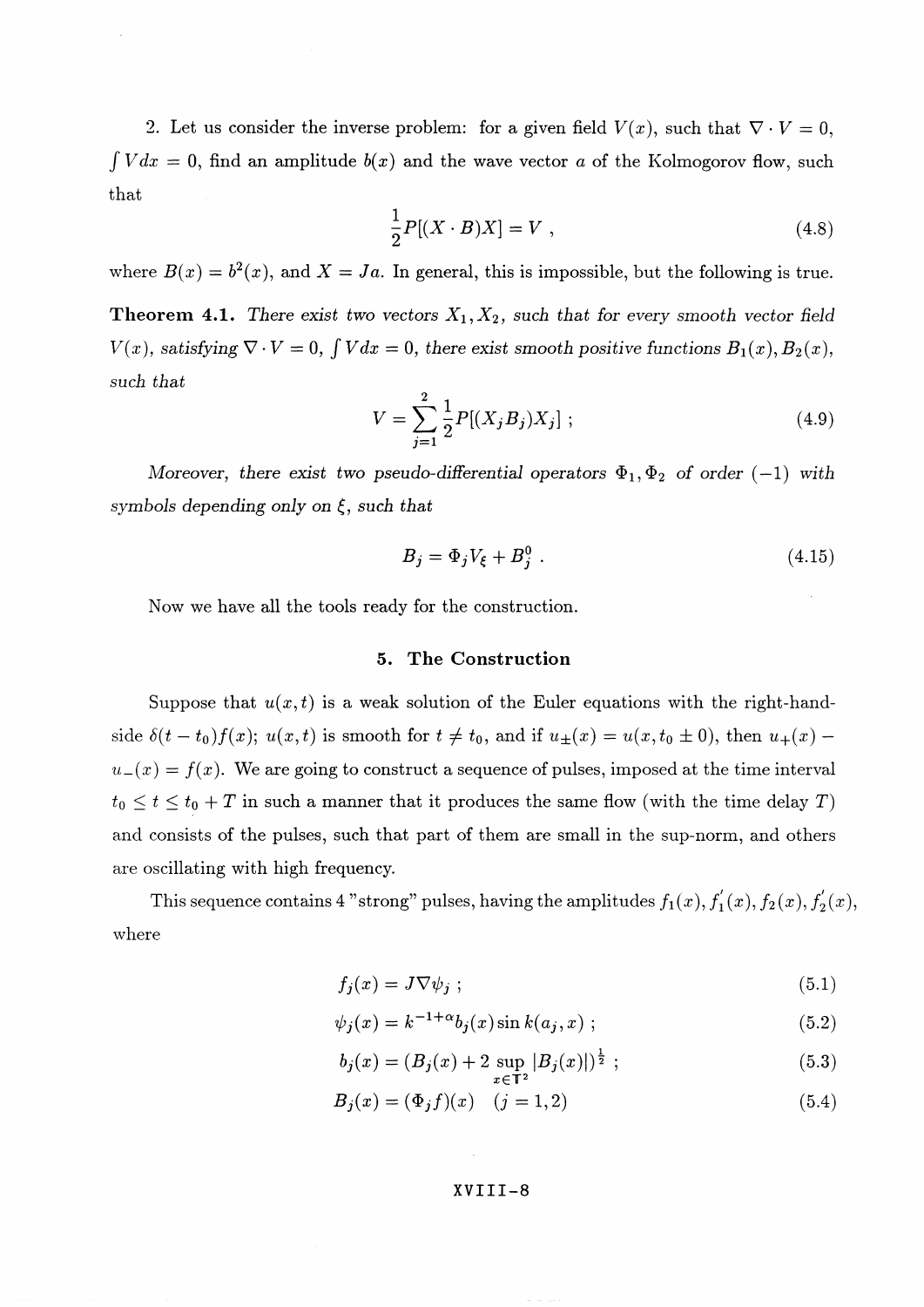(Here  $X_j = Ja_j$ ,  $j = 1,2$  are two vectors, whose existence is claimed in Theorem 4.1.)

The pulses  $f'_j$  follow the pulses  $f_j$  with the time interval  $k^{-2\alpha}$  between them;  $f'_j$  kills the high-frequency part of the flow field, generated by  $f_i$ .

We should add a finite number of "weak" pulses, intended to keep the flow close to the asymptotic solution  $v^N$  for given sufficiently large N, and a few weak pulses, truncating the Fourier transform of the velocity field and thus converting it into a trigonometric polinomial. As a result, we obtain at  $t = t_0 + 2k^{-2\alpha} + \tau = t_0 + T$  the velocity field  $u_+(x)$ .

If the flow field  $u(x,t)$  is discontinuous at the moments  $t_1,\ldots,t_I$ , we may apply the same operation at every moment  $t_i$  and obtain a new flow, which we denote as  $\Lambda u$ . The operation  $\Lambda$  depends on some parameters; the most important of them are  $k, N$ .

The idea of our construction is to iterate this operation with growing *k* and *N.* Let us define

$$
u_{i+1} = \Lambda(k_i, N_i, \ldots) u_i \tag{5.5}
$$

**Theorem 5.1.** If  $k_i, N_i$  are growing sufficiently fast, as  $i \rightarrow \infty$ , then the sequences  ${u_i}$ ,  ${f_i}$  satisfy conditions of Lemma 2.1, and thus,  $u_i \rightarrow u$ , and u is a weak solution of *homogeneous Euler equations, having compact support in time.*

#### **References**

- [GET] P. Constantin, W. E, E. Titi, Onsager's conjecture on the energy conservation for solutions of the Euler's equations. *Communications of Mathematical Physics* **165** (1994) 207-209.
- [D] J.-M. Delort, Existence des nappes de tourbillon en dimension deux. *Journal of the American Mathematical Society* **4(3)** (1991) 553-586.
- [E] G.L. Eyink, Energy dissipation without viscosity in ideal hydrodynamics I. Fourier analysis and local energy transfer. *Physica* D. 78(3-4) (1994) 222-240.
- [K] R.H. Kraichnan, Inertial ranges in two-dimensional turbulence. *Physics of Fluids* **10(7)** (1967) 1417-1423.